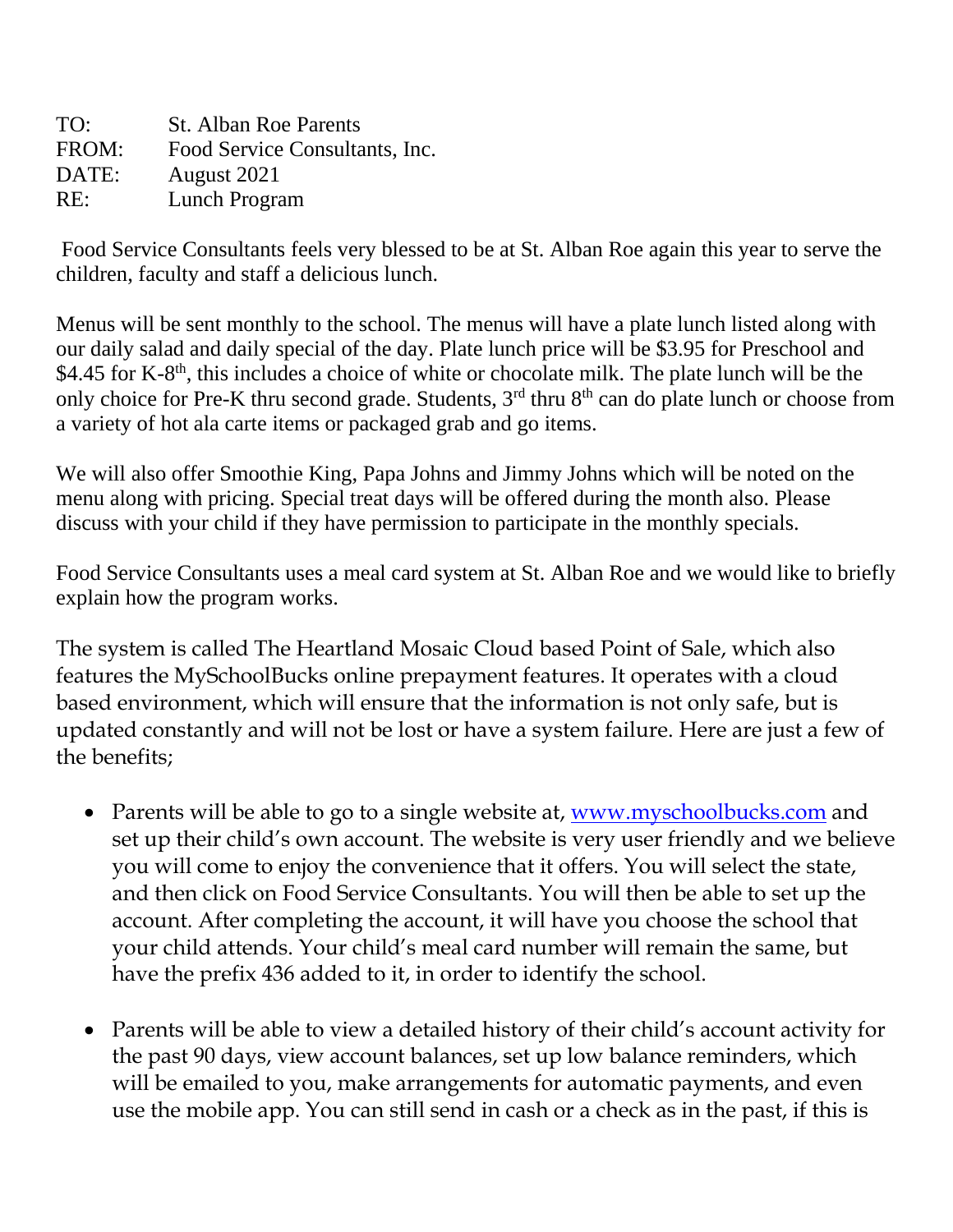more convenient for you. The system will be available to parents 24 hours a day, 7 days a week.

• Pay Pal is another option we have for adding money to lunch cards. The cost of using Pay Pal is 2.9% per transaction. This fee will be deducted from the amount you have sent in and the remainder will be put on your child's meal card. Food Service Consultants **is not** charging for this payment convenience.

If you choose to participate, we have attached a form to fill out and return to school with your child. Y*our check should be made out to Food Service Consultants (FSC).*  The initial check or deposit should be a minimum of 50.00, although we recommend that you start with a little more. We estimate that your child would probably need 200.00 - 225.00 for the first semester, depending on what they choose to eat. If you start out with the minimum, more money can be added at any time by sending a check to the school marked "Attention Cafeteria Manager" or pay by credit card using My School Bucks.

The meal cards will be kept in the cafeteria and each day we will give the teachers their students' meal cards to be passed out before lunch to help prevent from lost cards.

The amount of the transaction is then deducted from the balance. The meal card system records all deposits and purchases on your child's account, and tracks the balance on a daily basis.

If you have any questions, please feel free to call.

Thank you!

Ann Herides Cafeteria Manager District Supervisor 636-458-6084 ext. 364 314- 569-3663 ext. 122

Jessica Cambron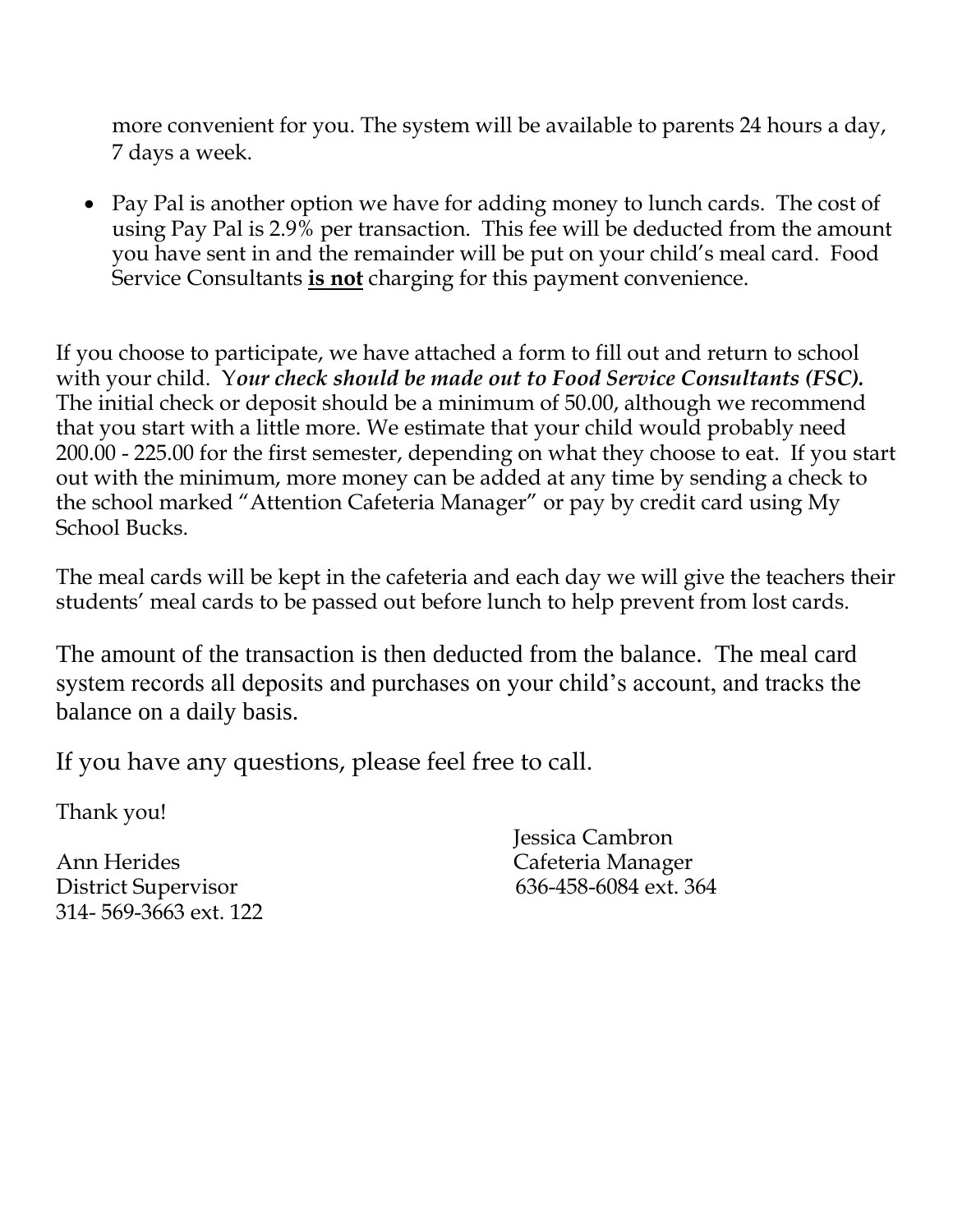# **St. Alban Roe School**

# **Meal Card Deposit**

|                                   | Grade: Deposit: ______ |
|-----------------------------------|------------------------|
|                                   | Grade: Deposit: ______ |
| Student Name: ___________________ | Grade: Deposit: ______ |
| Student Name: ___________________ | Grade: Deposit: ______ |